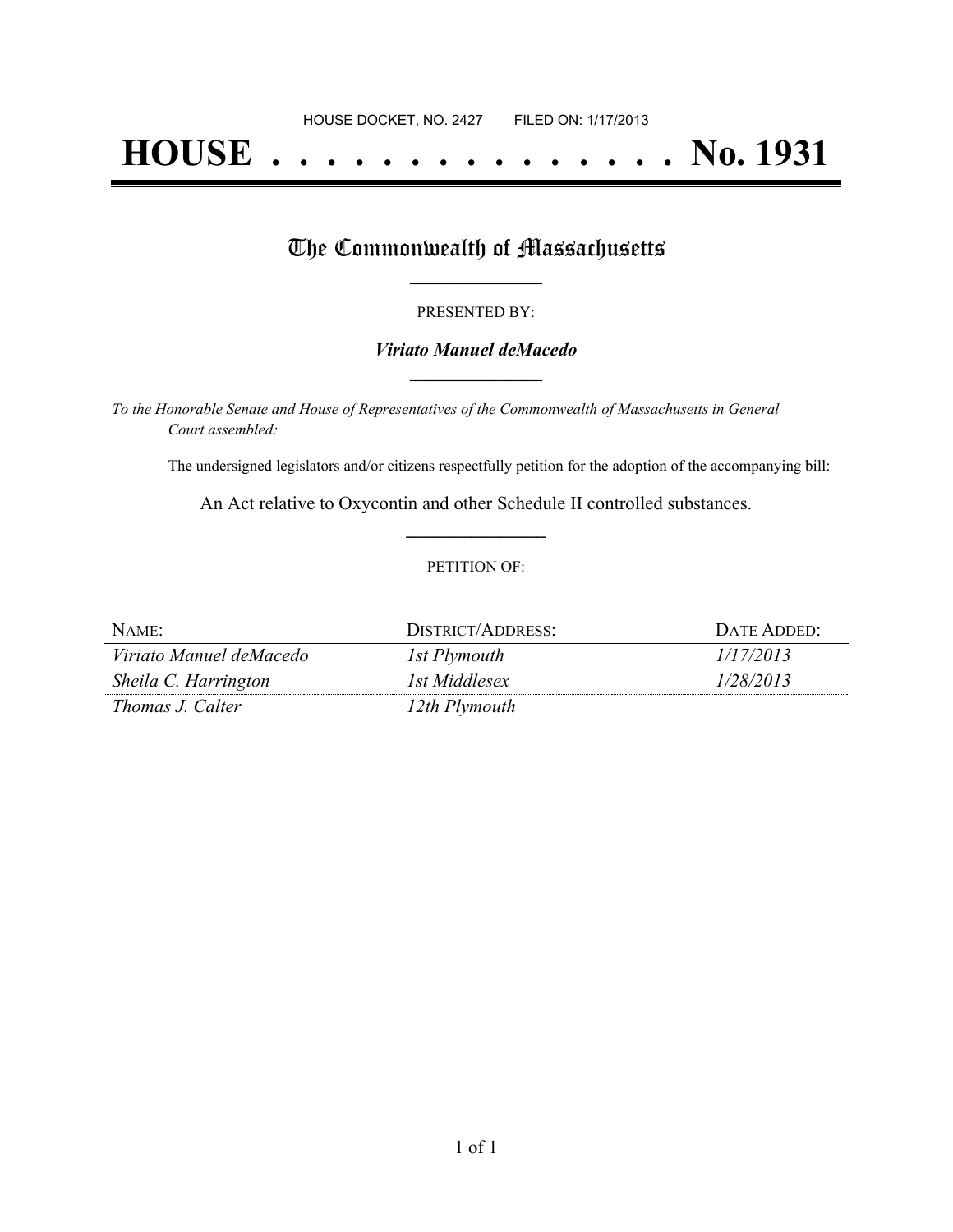#### HOUSE DOCKET, NO. 2427 FILED ON: 1/17/2013

## **HOUSE . . . . . . . . . . . . . . . No. 1931**

By Mr. deMacedo of Plymouth, a petition (accompanied by bill, House, No. 1931) of Viriato Manuel deMacedo, Sheila C. Harrington and Thomas J. Calter relative to oxycontin and other Schedule II controlled substances. Public Health.

### [SIMILAR MATTER FILED IN PREVIOUS SESSION SEE HOUSE, NO. *589* OF 2011-2012.]

## The Commonwealth of Massachusetts

**\_\_\_\_\_\_\_\_\_\_\_\_\_\_\_ In the Year Two Thousand Thirteen \_\_\_\_\_\_\_\_\_\_\_\_\_\_\_**

An Act relative to Oxycontin and other Schedule II controlled substances.

Be it enacted by the Senate and House of Representatives in General Court assembled, and by the authority *of the same, as follows:*

| $\mathbf{1}$ | SECTION 1. Section 2 of chapter 112 of the General Laws, as appearing in the 2010                  |
|--------------|----------------------------------------------------------------------------------------------------|
| 2            | Official Edition, is hereby amended by adding, in the sixth paragraph, at the end thereof, the     |
| 3            | following: -                                                                                       |
| 4            | Compliance with section 51A of this chapter shall be a requirement and condition                   |
| 5            | precedent to the renewal of licenses issued by the board.                                          |
| 6            | SECTION 2. Section 51A of chapter 112 of the General Laws, as appearing in the 2010                |
| 7            | Official Edition, is hereby amended by adding, at the end thereof, the following text:-            |
| 8            | The board shall require that said continuing education include four credit hours studying          |
| 9            | the prescription of schedule II controlled substances, as defined by section 3 of Chapter 94C. The |
| 10           | credit hours must include the following:                                                           |
| 11           | study of screening processes for potential abusers of schedule II controlled substances;           |
| 12           | study of early identification and brief interventions techniques. Brief intervention is            |
| 13           | intervention for those who have the potential for abuse or who are beginning to have signs that    |
| 14           | they are abusing schedule II controlled substances. Brief intervention techniques prevent          |
| 15           | individuals from becoming increasingly dependent on schedule II controlled substances;             |